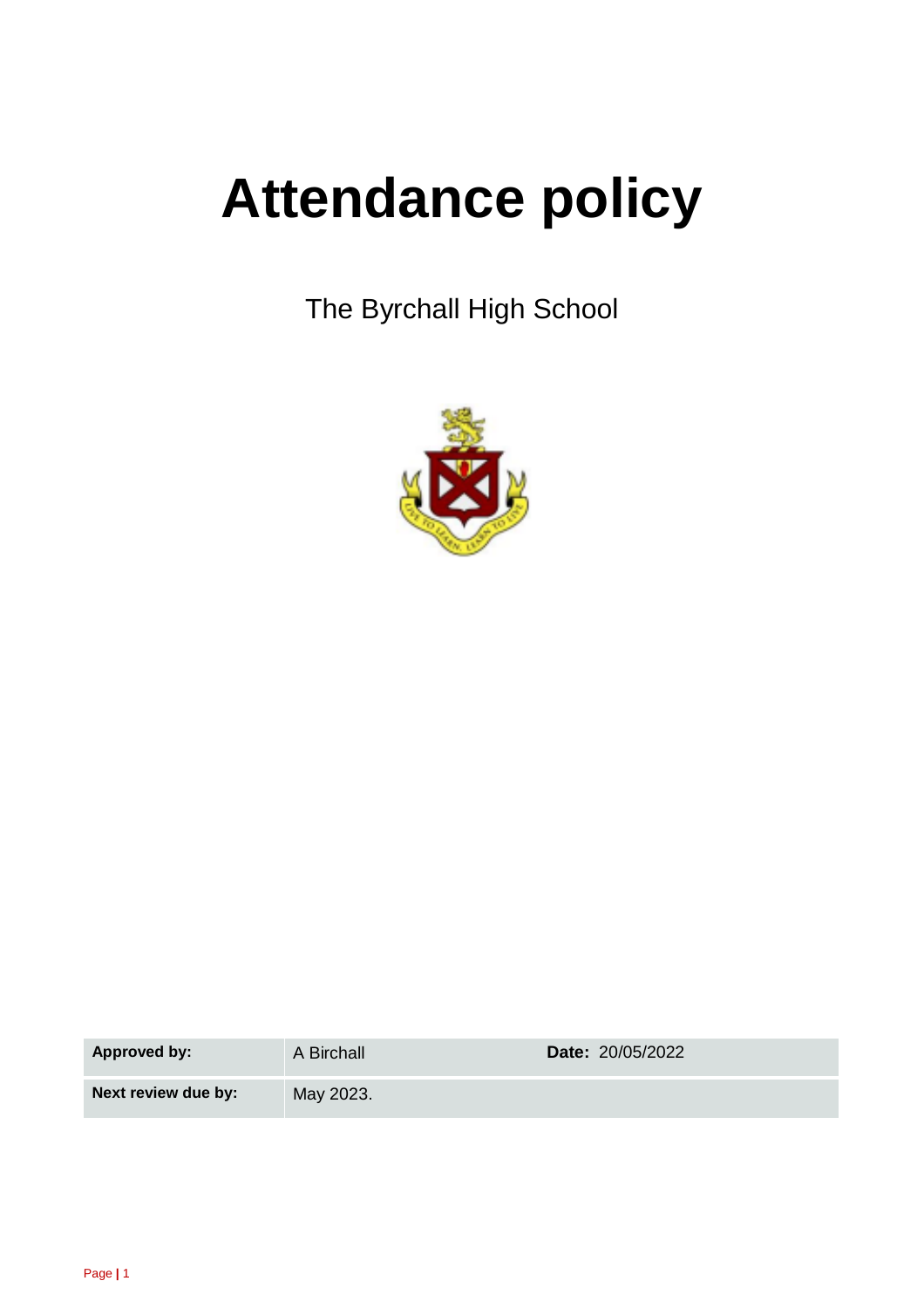## **Contents**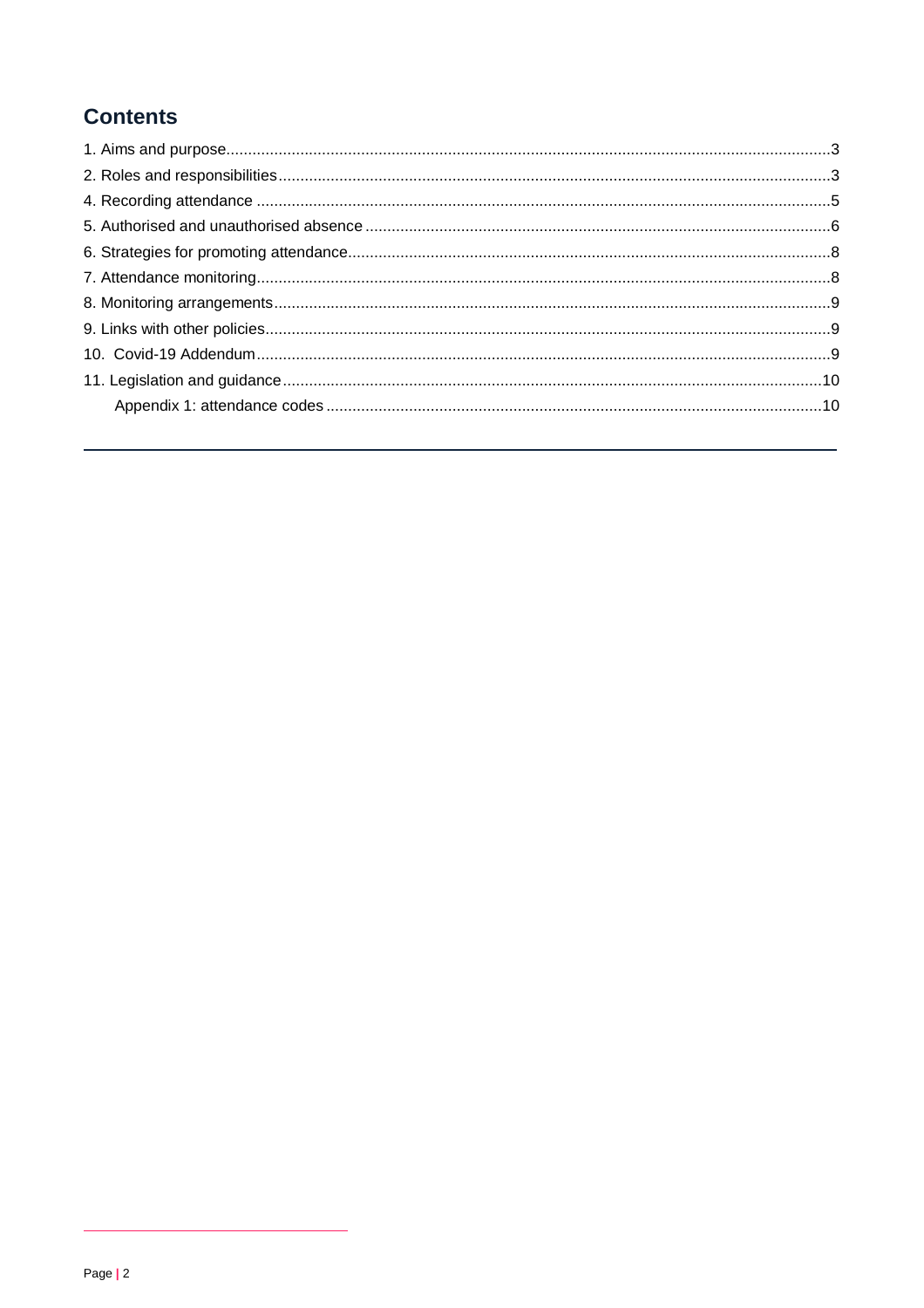## <span id="page-2-0"></span>**1. Aims and purpose**

Regular school attendance is essential if pupils are to achieve their full potential. There is a clear link between poor attendance at school and lower academic achievement at GCSE level, with poor attenders much less likely to achieve five good passes at GCSE, including English and Maths. Similarly, research clearly demonstrates a strong correlation between high absenteeism in schools and poor pupil attainment when studying A Level subjects.

Byrchall High School believes that regular school attendance is the key to enabling pupils to maximise the educational opportunities available to them and become resilient, confident and competent adults who are able to realise their full potential and make appositive contribution to their community.

Byrchall values all pupils and we will work with families to identify the reasons for unsatisfactory attendance and work to overcome any barriers.

Our attendance policy should not be viewed in isolation; it is a strand that runs through all aspects of school improvement, supported by our policies on safeguarding, SEND, bullying and behaviour.

We are committed to meeting our obligations with regards to school attendance by:

- Promoting good attendance and reducing absence, including persistent absence
- Ensuring every pupil has access to full-time education to which they are entitled
- Acting early to address patterns of absence and action support, as necessary

We will also support parents to perform their legal duty to ensure their children of compulsory school age attend regularly, and will promote and support punctuality in attending lessons.

## <span id="page-2-1"></span>**2. Roles and responsibilities**

Byrchall High School believes that improved school attendance can only be achieved if it is viewed as a shared responsibility of the school staff, governors, parents, pupils and the wider school community.

#### **3.1 The governing board**

The governing board is responsible for monitoring attendance figures for the whole school on at least a termly basis. It also holds the headteacher to account for the implementation of this policy.

#### **3.2 The headteacher**

The headteacher is responsible for:

- Monitoring school-level absence data and reporting it to governors
- Ensure that the Registration Regulations, England, 2013 and other attendance related legislation is complied with
- Ensuring that there is a named senior leader to lead on attendance
- $\blacktriangleright$  Issuing fixed-penalty notices, where necessary

#### **3.3 SLT Attendance Lead**

The SLT Attendance Lead. Mrs Cheryl Smith – [\(csmith@byrchall.wigan.sch.uk\)](mailto:csmith@byrchall.wigan.sch.uk) will::

- Ensure that the importance and value of good attendance is actively promoted to pupils and their parents/carers
- Ensure that there is a whole school approach which reinforces good school attendance. E.g. quality first teaching and learning experiences that encourage pupils to attend, learn and achieve.
- **Ensure implementation of this policy at the school**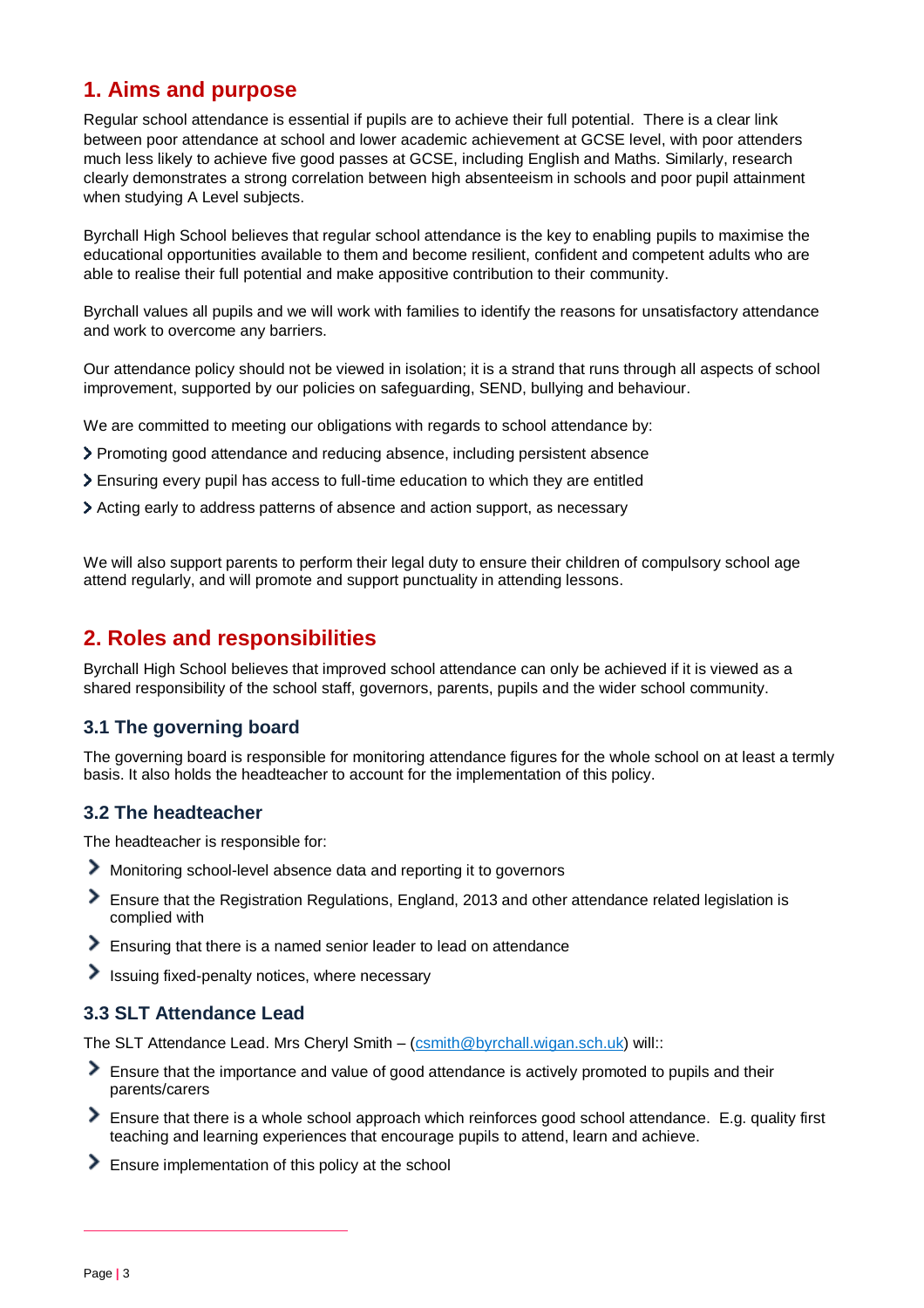- ≻ Regularly review the school's attendance policy and ensure the required resources and available to fully implement the policy.
- Promote good attendance at all times including the use of rewards and sanctions
- Monitor school-level absence data, including that of groups of learners and reporting it to the headteacher
- ≻ Support staff with monitoring the attendance of individual pupils
- ≻ Ensure that systems to report, record and monitor attendance of all students are implemented.
- Interpret the data to devise solutions and to evaluate the effectiveness of interventions

#### **3.4Parents/carers**

Parents/carers will be:

- Asked to talk to their child about school and education. Take a positive interest in their child's work and educational progress.
- $\blacktriangleright$  Instill the value of education and regular school attendance within the home environment.
- Encourage their child to look to the future and have high aspirations
- Contact the school if their child is absent to let them know the reason why and the expected date of return. Follow this up with a note where possible.
- Try to avoid unnecessary absences. Wherever possible make appointments for the doctors, dentists etc. outside of school hours
- Ask the school for help if their child is experiencing difficulties
- Inform the school of any change in circumstances that may impact on their child's attendance
- Support the school, take every opportunity to become involved in their child's education. Form a positive relationship with school and acknowledge the importance of children receiving the same messages from both school and home
- **Encourage routine at home**

#### **3.5The Attendance Officer**

The school attendance officer:

- Ensures that the importance and value of good attendance is actively promoted to pupils and their parents/carers
- Promotes good attendance at all times including the use of rewards and sanctions
- Monitors attendance data across the school, at a group and at an individual pupil level
- Reports concerns about attendance to the Assistant Headteacher
- Works with attendance support staff, year teams and teachers to tackle persistent absence
- Arranges calls and meetings with parents to discuss attendance issues
- Advises the headteacher when to issue fixed-penalty notices
- Uses a multi-agency response to improve attendance and support pupils and their families.

#### **3.6 Attendance Support Staff**

Attendance Support Staff will:

- Promote good attendance at all times including the use of rewards and sanctions
- Support staff in the correct marking of attendance registers
- ▶ Check and amend absence codes
- Review and identify trends of absence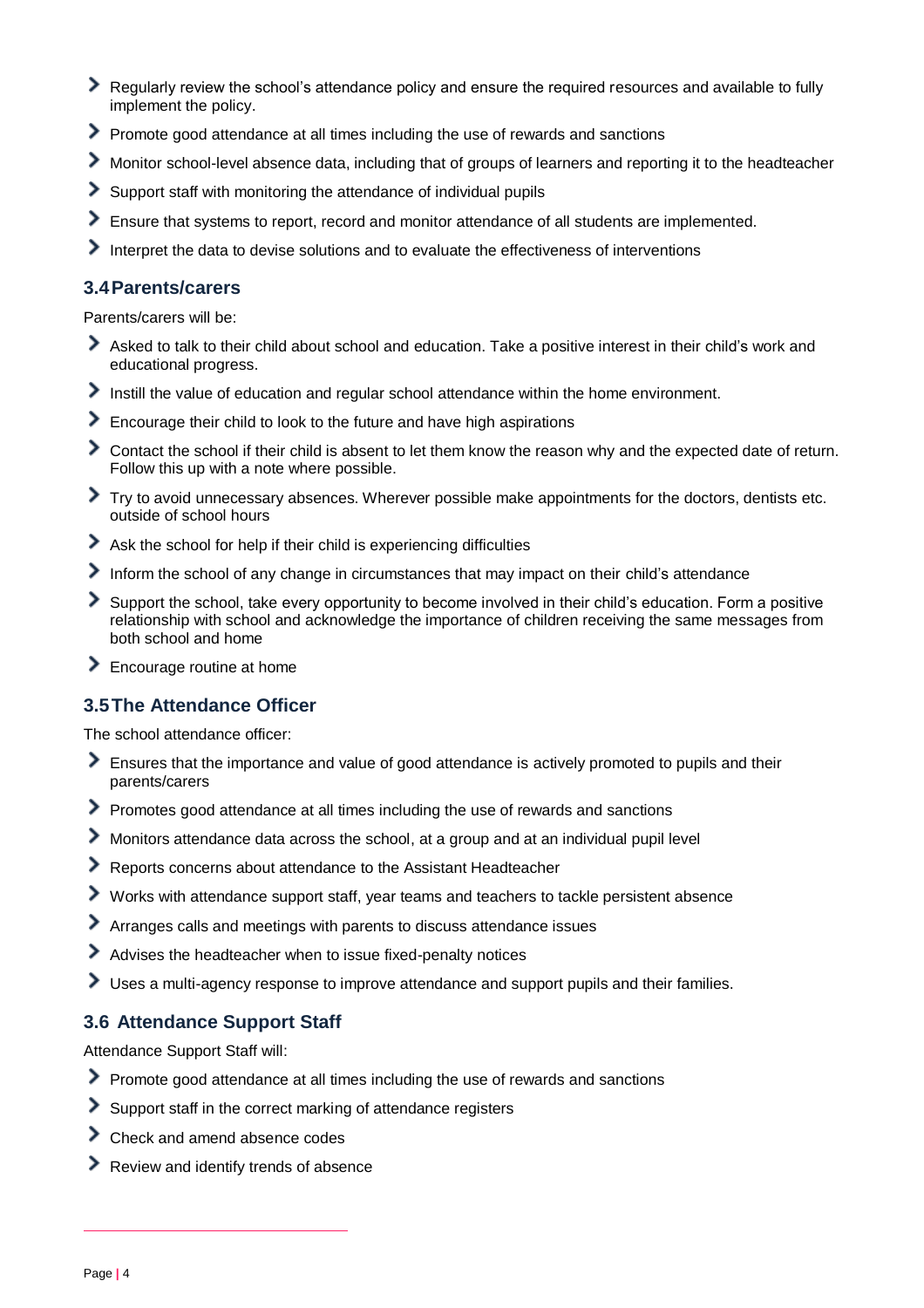Contact parents/carers to address concerns as necessary

#### **3.7 Year teams & Teachers**

Year teams and teachers:

- Are responsible for recording attendance on a daily basis, using the correct codes, and submitting this information to the school office
- Provide a safe learning environment
- Welcome pupils back to school after a period of absence and supporting pupils in the catch-up of work
- Promote good attendance at all times including the use of rewards and sanctions
- Deliver quality first teaching in which pupils learn and achieve
- Report to the designated staff any concerns re pupil attendance including any patterns noticed

#### **3.7 School office staff**

School office staff take calls from parents about absence and record it on the school system.

## <span id="page-4-0"></span>**4. Recording attendance**

#### **4.1 Attendance register**

We will keep an attendance register, and place all pupils onto this register.

We will take our attendance register at the start of the first session of each school day and once during the second session. It will mark whether every pupil is:

- Present
- Attending an approved off-site educational activity
- Absent
- Unable to attend due to exceptional circumstances

Any amendment to the attendance register will include:

- The original entry
- The amended entry
- The reason for the amendment
- The date on which the amendment was made
- The name and position of the person who made the amendment

See appendix 1 for the DfE attendance codes.

We will keep every entry on the attendance register for 3 years after the date on which the entry was made.

Pupils must arrive in school for morning registration at 8.30am.

The register for the first session will be kept open until 9.00am. The register for the second session will be taken at 12.10pm and will be kept open until 12.40pm.

If the electronic registration system is not functioning for any reason or in the case of supply teachers, a paper register should be taken and returned to Student Enquiries.

## **4.2 Unplanned absence**

The pupil's parent/carer must notify the school on the first day of an unplanned absence by 8.00am or as soon as practically possible (see also section 7).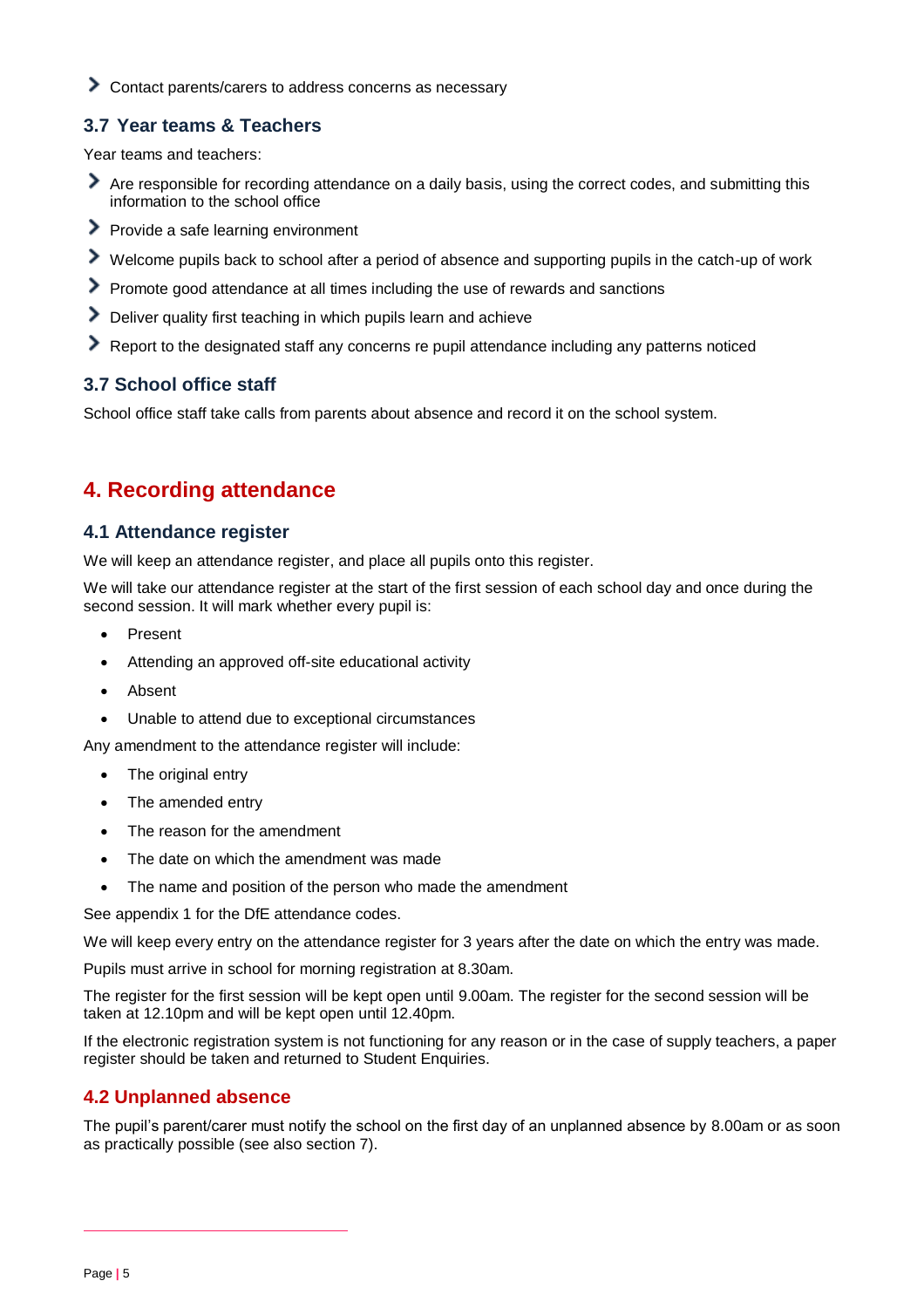Parents telephone the school on 01942 728 221, selecting the option to report a pupil absence. Pupils are encouraged to bring into school a confirmation note on return that is handed to the form tutor.

We will mark absence due to illness as authorised unless the school has a genuine concern about the authenticity of the illness.

If the authenticity of the illness is in doubt, the school may ask the pupil's parent/carer to provide medical evidence, such as a doctor's note, prescription, appointment card or other appropriate form of evidence. We will not ask for medical evidence unnecessarily.

If the school is not satisfied about the authenticity of the illness, the absence will be recorded as unauthorised and parents/carers will be notified of this in advance.

The school operates a first day of absence call system – "Truancy Call" where the parents/carers of any absent pupil is contacted via an automated system on the first day of absence. This assists school in stressing to parents the importance school places on regular attendance. Staff will follow up with families should no contact be received.

#### **4.3 Planned absence**

Attending a medical or dental appointment will be counted as authorised as long as the pupil's parent/carer notifies the school in advance of the appointment.

Pupils are to bring to Student Enquiries a written note with evidence of the appointment if possible.

However, we encourage parents/carers to make medical and dental appointments out of school hours where possible. Where this is not possible, the pupil should be out of school for the minimum amount of time necessary.

The pupil's parent/carer must also apply for other types of term-time absence as far in advance as possible of the requested absence. Go to section 5 to find out which term-time absences the school can authorise.

#### **4.4 Lateness and punctuality**

A pupil who arrives late:

- $\triangleright$  Before the register has closed will be marked as late, using the appropriate code "L"
- After the register has closed will be marked as absent, using the appropriate code "U"

Form tutors are provided with weekly attendance and punctuality statistic information. This is discussed with pupils and sanctions issued following a tiered system. At all stages parents/carers are informed. Year teams monitor their year groups attendance and punctuality weekly.

#### **4.5 Following up absence**

Where any child we expect to attend school does not attend, or stops attending, the school will:

- Follow up on their absence with their parent/carer to ascertain the reason, by sending a Trauncy Call. If no response is received follow up via telephone.
- Ensure proper safeguarding action is taken where necessary
- I dentify whether the absence is approved or not
- I dentify the correct attendance code to use

#### **4.6 Reporting to parents**

Attendance details are sent to parents 3 times a year via their child's assessment report. Data is discussed once a year at a form tutor evening. Within subject parents evening it is the responsibility of all staff to discuss attendance of pupils. Parents are able to log into Edulink at any time to view attendance and punctuality data.

## <span id="page-5-0"></span>**5. Authorised and unauthorised absence**

#### **5.1 Approval for term-time absence**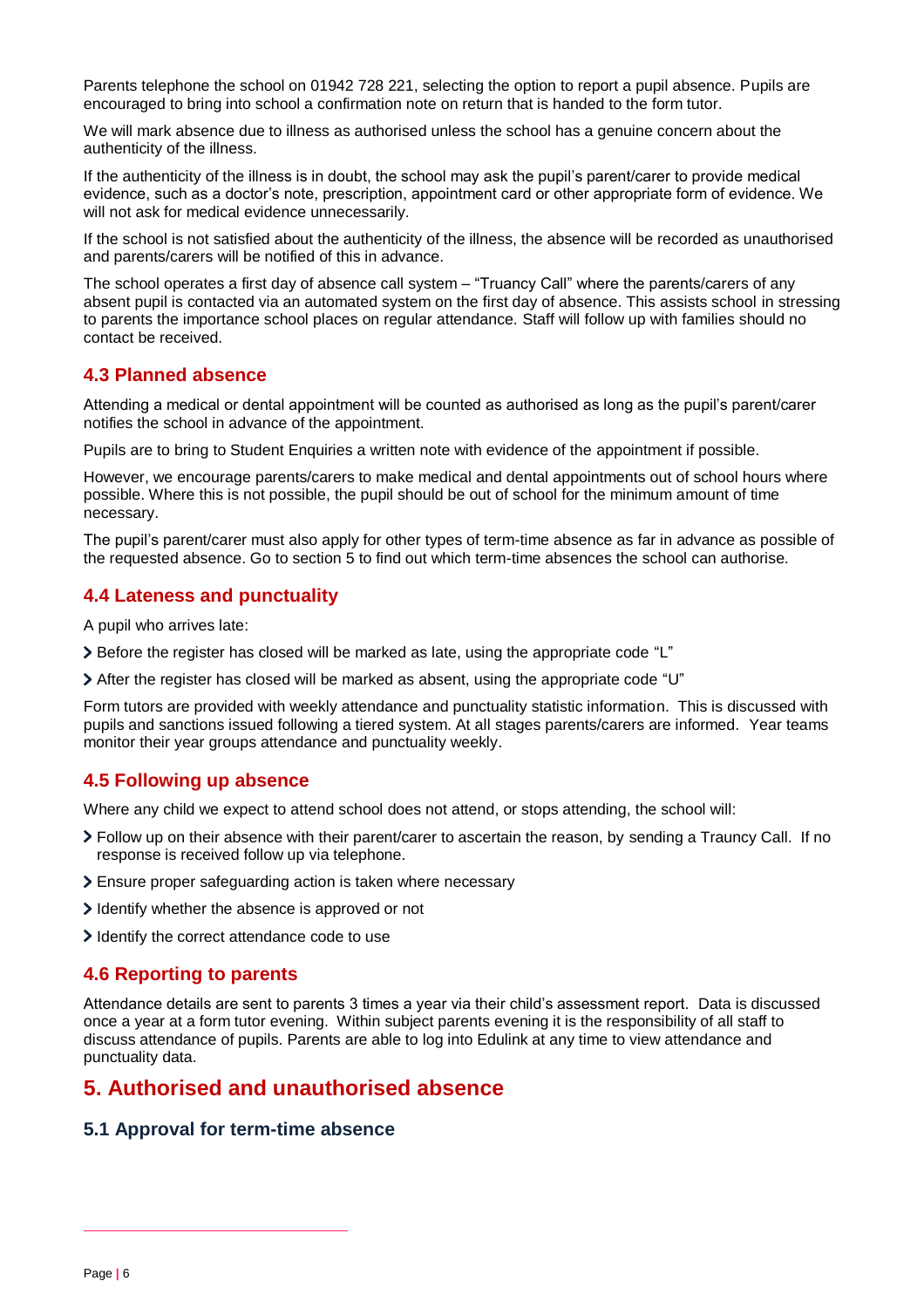The headteacher will only grant a leave of absence to pupils during term time if they consider there to be 'exceptional circumstances'. A leave of absence is granted at the headteacher's discretion. Applications for Leave of Absence, where dates are known in advance must be made at least 4 weeks in advance of the requested date. A leave of absence form can be found on the school website and is also available from reception.

Examples of unsatisfactory requests include:

- A pupil/family member birthday
- Family holidays
- "Couldn't get up"
- Closure of a sibling's school
- Illness where the child is considered well enough the attend school.

The school considers each application for term-time absence individually, taking into account the specific facts, circumstances and relevant context behind the request.

Valid reasons for **authorised absence** include:

- Illness and medical/dental appointments (see sections 4.2 and 4.3 for more detail)
- Religious observance where the day is exclusively set apart for religious observance by the religious body to which the pupil's parents belong. If necessary, the school will seek advice from the parents' religious body to confirm whether the day is set apart
- Traveller pupils travelling for occupational purposes this covers Roma, English and Welsh Gypsies, Irish and Scottish Travellers, Showmen (fairground people) and Circus people, Bargees (occupational boat dwellers) and New Travellers. Absence may be authorised only when a Traveller family is known to be travelling for occupational purposes and has agreed this with the school but it is not known whether the pupil is attending educational provision

## **5.2 Reducing persistent absence**

Persistent absence is attendance that falls below 90%. Any child with attendance below 95% is at risk from persistent absence.

School recognises that poor attendance can be an indication of difficulties in a child's life. This may be related to problems at home and/or in school. Parents/carers should make school aware of any difficulties or changes in circumstances that may affect their child's attendance and/or behaviour in school. E.g., bereavement, divorce/separation, incidents of domestic abuse.

We also recongise that some pupils are more likely to require additional support to attain good attendance, e.g., those students with SEND, EAL pupils, PP pupils and those with physical or mental health needs, and looked after children.

The school will implement a range of strategies to support improved attendance including:

- 
- Discussion with parents/carers Careers advise
- 
- Attendance report cards **Attendance** report cards **Attendance** report cards
- Attendance action plans EHC support
- 
- 
- Various pastoral interventions
- -Reintegration support packages
- Discussion with pupils **Container and Separate Section** Referrals to support agencies
	-
	- Letters  **Small group/1-2-1 tutoring** 
		-
		-
	- Rewards  **Rewards** Early Help Assessment
- Mentoring **Manual Accord Accord Accord Accord Accord Accord Accord Accord Accord Accord Accord Accord Accord Accord Accord Accord Accord Accord Accord Accord Accord Accord Accord Accord Accord Accord Accord Accord Accord**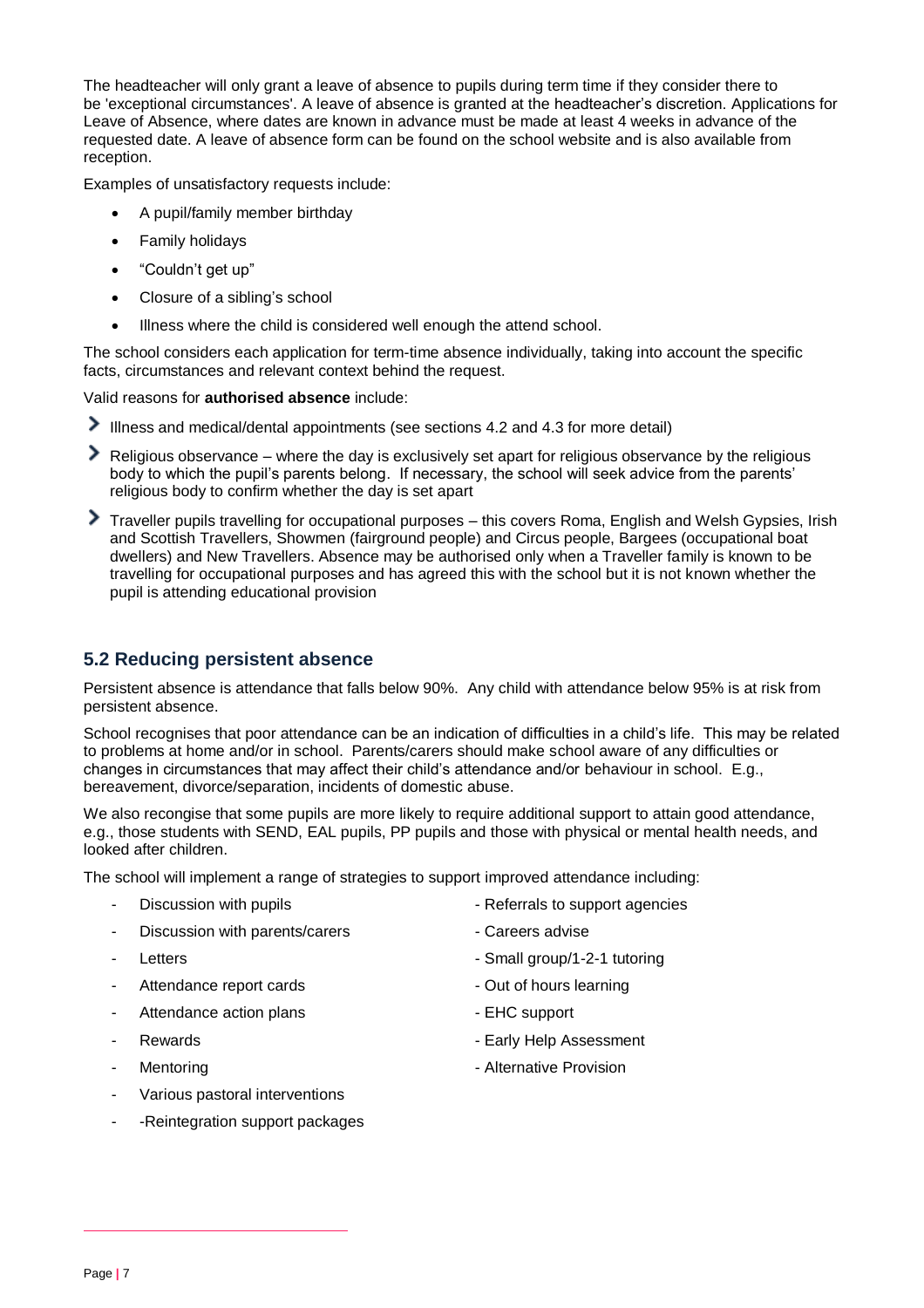## **5.3 Legal sanctions**

The school or local authority can fine parents for the unauthorised absence of their child from school, where the child is of compulsory school age.

If issued with a fine, or penalty notice, each parent must pay £60 within 21 days or £120 within 28 days. The payment must be made directly to the local authority.

Penalty notices can be issued by a headteacher, local authority officer or the police.

The decision on whether or not to issue a penalty notice may take into account:

- The number of unauthorised absences occurring within a rolling academic year
- One-off instances of irregular attendance, such as holidays taken in term time without permission
- Where an excluded pupil is found in a public place during school hours without a justifiable reason

If the payment has not been made after 28 days, the local authority can decide whether to prosecute or withdraw the notice.

## <span id="page-7-0"></span>**6. Strategies for promoting attendance**

Byrchall is committed to actively promoting good attendance this is done using the following strategies:

- Quality first lessons in which pupils learn and achieve
- Teachers promote the next lesson and sequence of lessons to motivate pupils to be in the classroom
- Regularly communicate the importance of attendance and punctuality to pupils and their families
- Weekly form tutor review of attendance and punctuality
- Reward good attendance via achievement points, certificates and raffles
- Welcome pupils back from period of absence and support them with catch-up of work
- Sanction poor punctuality and promptly intervene with those at risk of PA
- Forging positive relationships with families early
- Monitor whole school and group attendance regularly to identify patterns and action interventions
- Bespoke interventions to support pupils and families
- Referral to local authority attendance team
- Liaison with support agencies
- Use of fixed penalty notices

## <span id="page-7-1"></span>**7. Attendance monitoring**

The attendance officer at our school monitors pupil absence on a weekly basis.

A pupil's parent/carer is expected to call the school in the morning if their child is going to be absent due to ill health (see section 4.2).

If a pupil's absence goes above 3 days, the school will contact the parent/carer of the pupil to discuss the reasons for this.

If a pupil's absence continue to rise after contacting their parent/carer, we will consider involving an education welfare officer.

The persistent absence threshold is 10%. If a pupil's individual overall absence rate is greater than or equal to 10%, the pupil will be classified as a persistent absentee.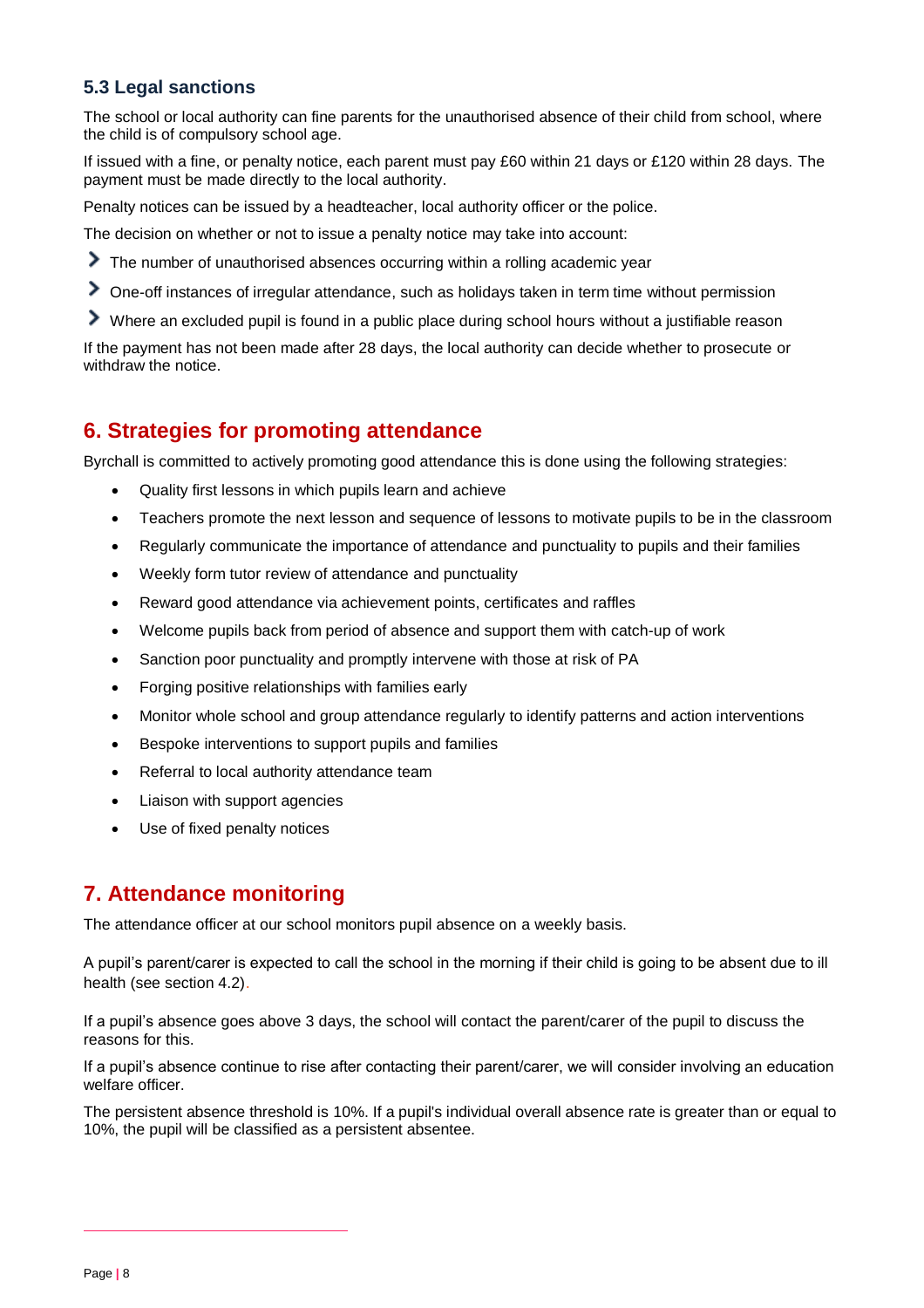Pupil-level absence data will be collected each term and published at national and local authority level through the DfE's school absence national statistics releases. The underlying school-level absence data is published alongside the national statistics. The school will compare attendance data to the national average, and share this with the governing board.

Each week the attendance officer collates individual pupil data and group data. This is shared with SLT, HOY and key pastoral staff. Patterns are identified and interventions actioned as needed. After a period of time success of interventions is evaluated.

## <span id="page-8-0"></span>**8. Monitoring arrangements**

This policy will be reviewed as guidance from the local authority or DfE is updated, and as a minimum every 2 years by C Smith – Assistant Headteacher. At every review, the policy will be approved by governors.

## <span id="page-8-1"></span>**9. Links with other policies**

This policy links to the following policies:

- Child protection and safeguarding policy  **SEND** policy
- Behaviour policy  **Pupil Premium Policy**

## <span id="page-8-2"></span>**10. Covid-19 Addendum**

We are committed to meeting our obligations with regards to school attendance by:

- Ensuring every pupil has access to full-time education to which they are entitled
- Acting early to address patterns of absence
- Supporting parents/carers and pupils who are concerned about the return to school due to coronavirus

This addendum applies from the start of the autumn term 2021 until the end of the 2020/21 academic year. It sets out changes to our normal attendance policy, and should be read in conjunction with that policy.

Unless covered here, our normal attendance policy continues to apply. We may need to amend or add to this addendum as circumstances or official guidance changes. We will communicate any changes to staff, parents and pupils.

As of 1<sup>st</sup> September 2021 attendance is mandatory. The usual rules on attendance continue to apply, including:

- parents' duty to ensure that their child of compulsory school age attends regularly at the school where the child is a registered pupil
- schools' responsibilities to record attendance and follow up absence
- the ability to issue sanctions, including fixed penalty notices, in line with local authorities' codes of conduct
- the duty on local authorities to put in place arrangements for identifying, and to follow up with, children missing education

Pupils must attend school unless their travel to, or attendance at, school would be:

 contrary to guidance relating to the incidence or transmission of COVID-19 from Public Health England (PHE), or its successor UK Health Security Agency (UKHSA), and/or the Department of Health and Social Care (DHSC)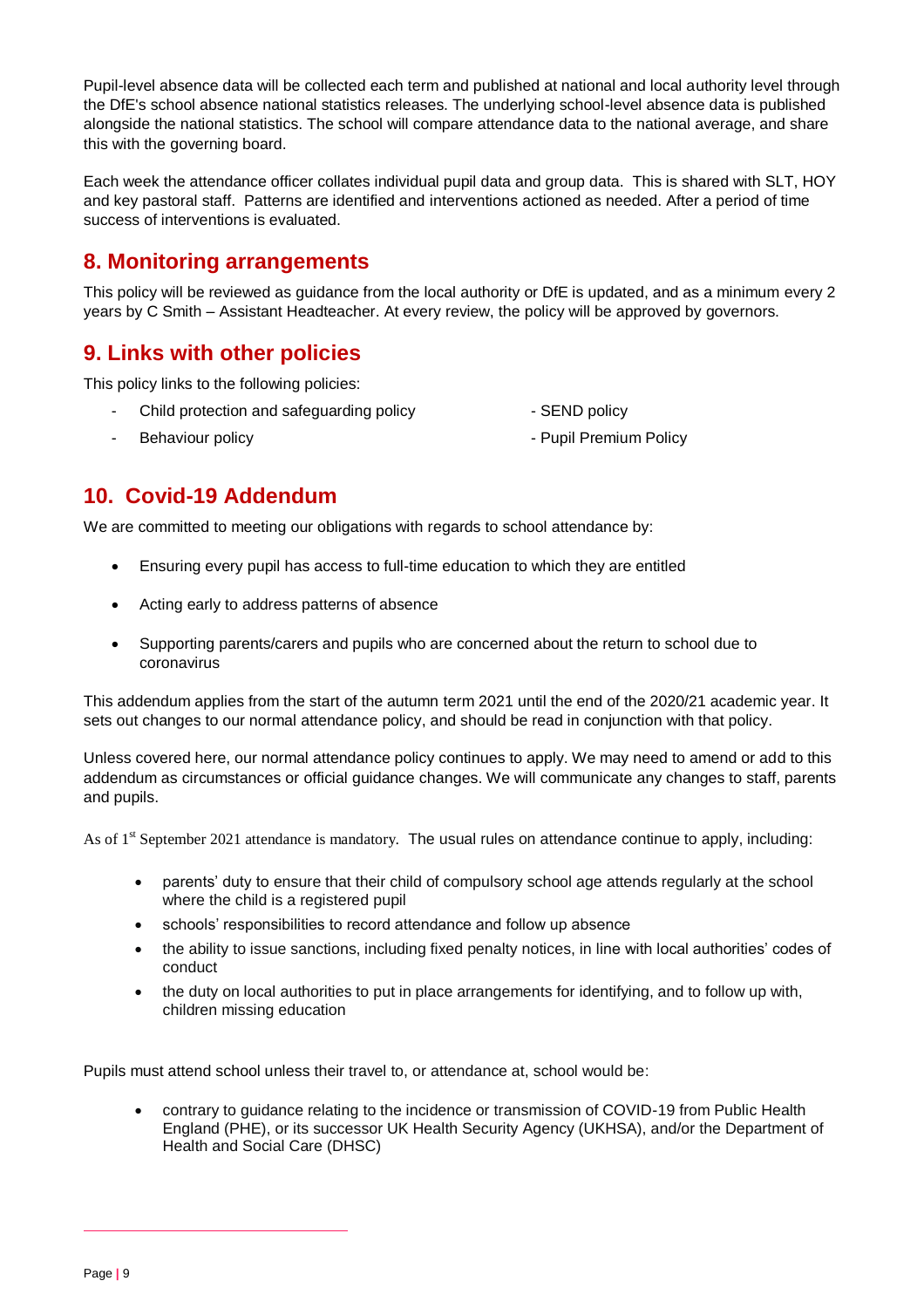prohibited by any legislation (or instruments such as statutory directions) relating to the incidence or transmission of COVID-19

If a pupil is not attending school because their attendance would be contrary to government guidance or legislation around COVID-19, school will provide remote education.

## <span id="page-9-0"></span>**11. Legislation and guidance**

This policy meets the requirements of the school attendance quidance from the Department for Education (DfE), and refers to the DfE's statutory guidance on [school attendance parental responsibility measures.](https://www.gov.uk/government/publications/parental-responsibility-measures-for-behaviour-and-attendance) These documents are drawn from the following legislation setting out the legal powers and duties that govern school attendance:

- Part 6 of [The Education Act 1996](https://www.legislation.gov.uk/ukpga/1996/56/part/VI/chapter/II)
- Part 3 of [The Education Act 2002](http://www.legislation.gov.uk/ukpga/2002/32/part/3/chapter/3)
- Part 7 of [The Education and Inspections Act 2006](http://www.legislation.gov.uk/ukpga/2006/40/part/7/chapter/2/crossheading/school-attendance)
- [The Education \(Pupil Registration\) \(England\) Regulations 2006](http://www.legislation.gov.uk/uksi/2006/1751/contents/made) (and [2010,](https://www.legislation.gov.uk/uksi/2010/1725/regulation/2/made) [2011,](https://www.legislation.gov.uk/uksi/2011/1625/made) [2013,](https://www.legislation.gov.uk/uksi/2013/756/made) [2016](https://www.legislation.gov.uk/uksi/2016/792/made/data.html) amendments)
- [The Education \(Penalty Notices\) \(England\) \(Amendment\) Regulations 2013](https://www.legislation.gov.uk/uksi/2013/757/regulation/2/made)

This policy also refers to the DfE's quidance on the [school census,](https://www.gov.uk/guidance/complete-the-school-census) which explains the persistent absence threshold.

<span id="page-9-1"></span>**Appendix 1: attendance codes** 

The following codes are taken from the DfE's guidance on school attendance.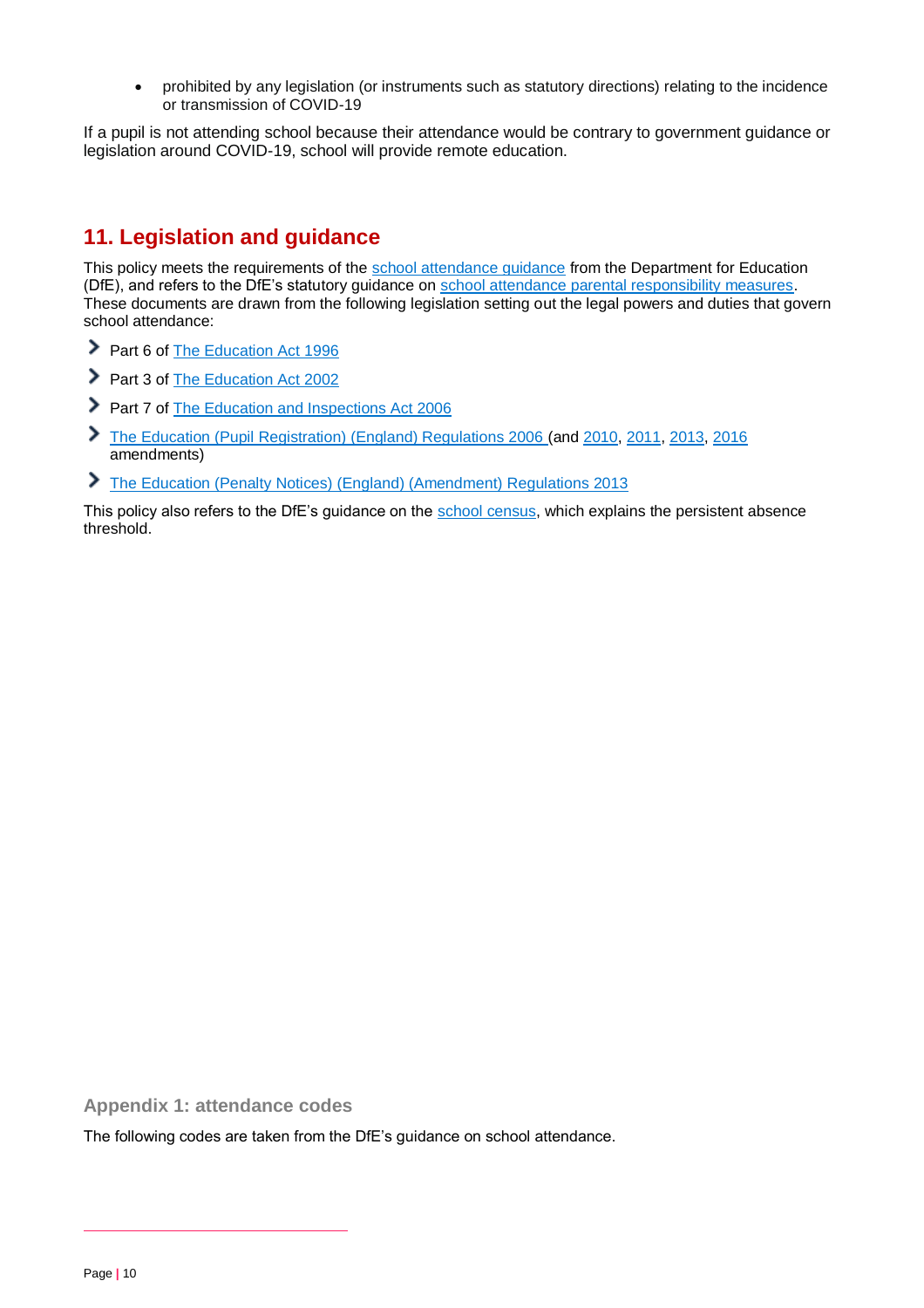| Code | <b>Definition</b>             | <b>Scenario</b>                                                                 |
|------|-------------------------------|---------------------------------------------------------------------------------|
|      | Present (am)                  | Pupil is present at morning registration                                        |
|      | Present (pm)                  | Pupil is present at afternoon registration                                      |
| L    | Late arrival                  | Pupil arrives late before register has closed                                   |
| в    | Off-site educational activity | Pupil is at a supervised off-site educational activity approved by the school   |
| D    | Dual registered               | Pupil is attending a session at another setting where they are also registered  |
| J    | Interview                     | Pupil has an interview with a prospective employer/educational establishment    |
| P    | Sporting activity             | Pupil is participating in a supervised sporting activity approved by the school |
| V    | Educational trip or visit     | Pupil is on an educational visit/trip organised, or approved, by the school     |
| W    | Work experience               | Pupil is on a work experience placement                                         |

| Code                        | <b>Definition</b>                    | <b>Scenario</b>                                                                                                                                                                                |  |  |
|-----------------------------|--------------------------------------|------------------------------------------------------------------------------------------------------------------------------------------------------------------------------------------------|--|--|
| <b>Authorised absence</b>   |                                      |                                                                                                                                                                                                |  |  |
| C                           | Authorised leave of absence          | Pupil has been granted a leave of absence due to exceptional circumstances                                                                                                                     |  |  |
| Е                           | Excluded                             | Pupil has been excluded but no alternative provision has been made                                                                                                                             |  |  |
| н                           | Authorised holiday                   | Pupil has been allowed to go on holiday due to exceptional circumstances                                                                                                                       |  |  |
| т                           | <b>Illness</b>                       | School has been notified that a pupil will be absent due to illness                                                                                                                            |  |  |
| М                           | Medical/dental appointment           | Pupil is at a medical or dental appointment                                                                                                                                                    |  |  |
| $\mathsf{R}$                | Religious observance                 | Pupil is taking part in a day of religious observance                                                                                                                                          |  |  |
| s                           | Study leave                          | Year 11 pupil is on study leave during their public examinations                                                                                                                               |  |  |
| T                           | Gypsy, Roma and Traveller<br>absence | Pupil from a Traveller community is travelling, as agreed with the school                                                                                                                      |  |  |
| <b>Unauthorised absence</b> |                                      |                                                                                                                                                                                                |  |  |
| G                           | Unauthorised holiday                 | Pupil is on a holiday that was not approved by the school                                                                                                                                      |  |  |
| N                           | Reason not provided                  | Pupil is absent for an unknown reason (this code should be amended when the reason emerges,<br>or replaced with code O if no reason for absence has been provided after a reasonable amount of |  |  |